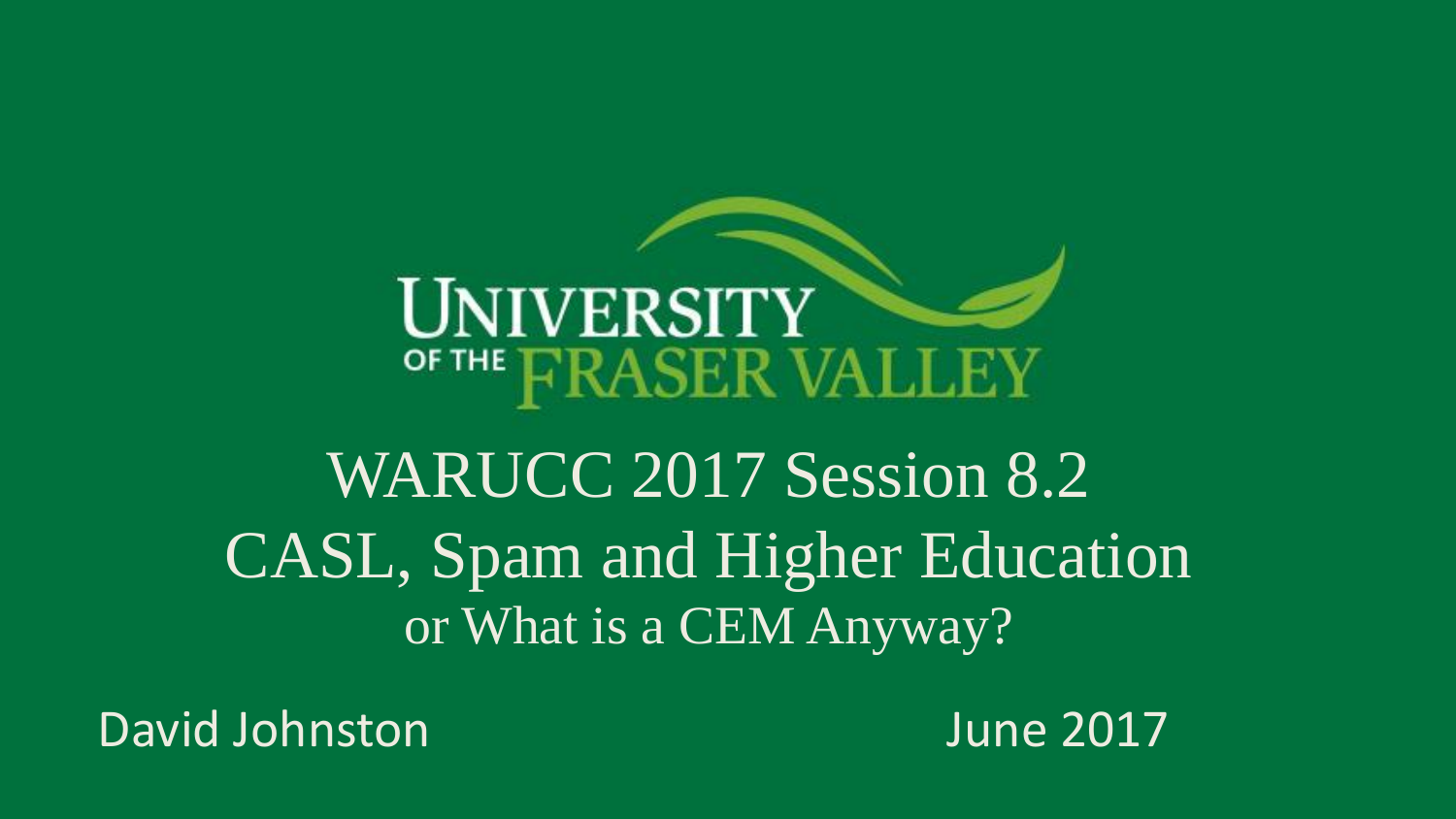## Agenda



- Overview of Canada's Anti-Spam Legislation (CASL)
- Commercial Electronic Messages
- CASL Requirements
- Observations and Conclusions
- Resources
- Questions Period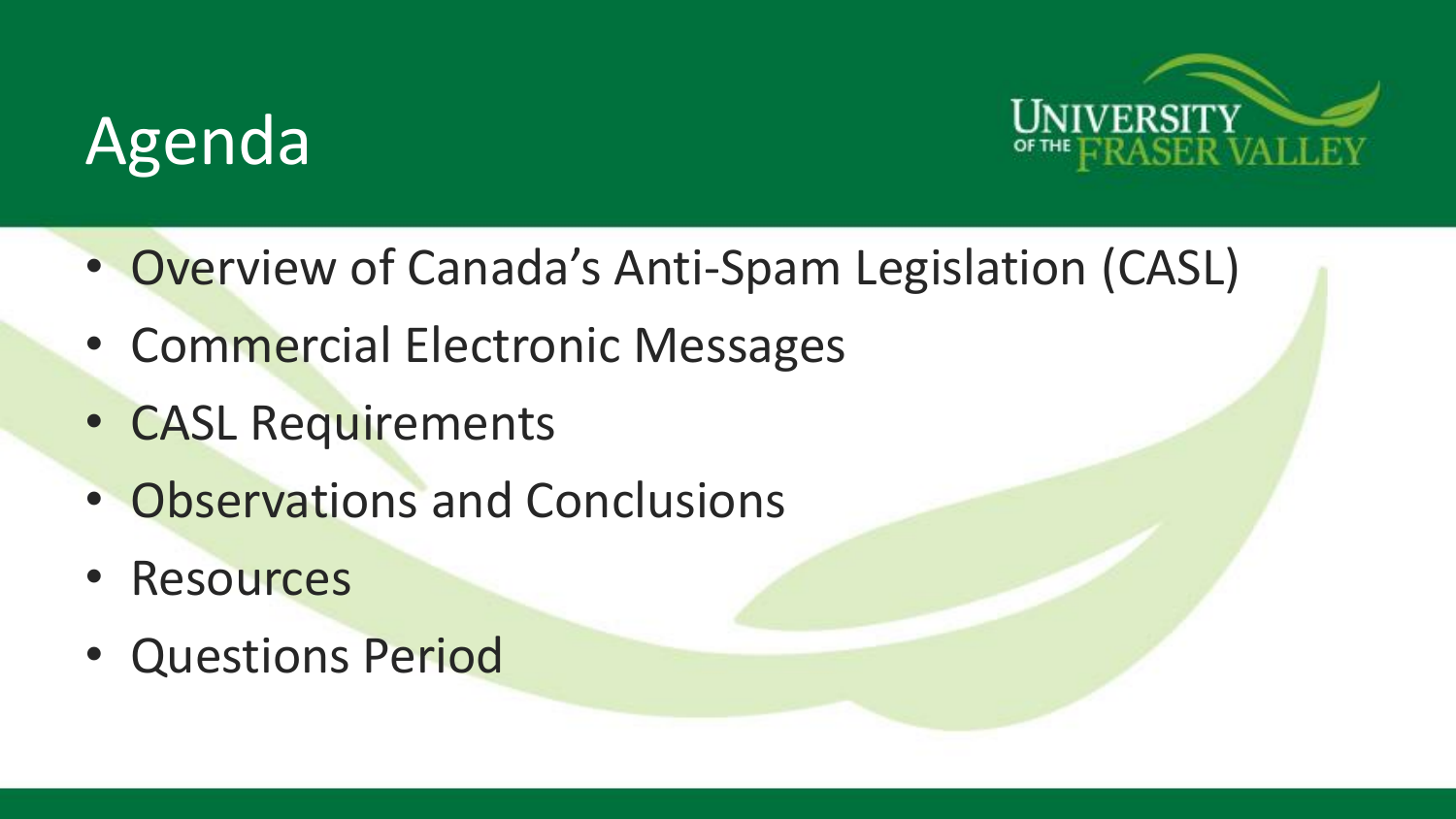## **Disclaimer**



- I am not a lawyer.
- The presentation provides an overview of the law's requirements and key elements. It does not offer legal advice.
- Those requiring a legal opinion on any aspect of the legislation should consult a legal authority.

• While the presentation is on a UFV template it does not necessarily represent the views of my employer.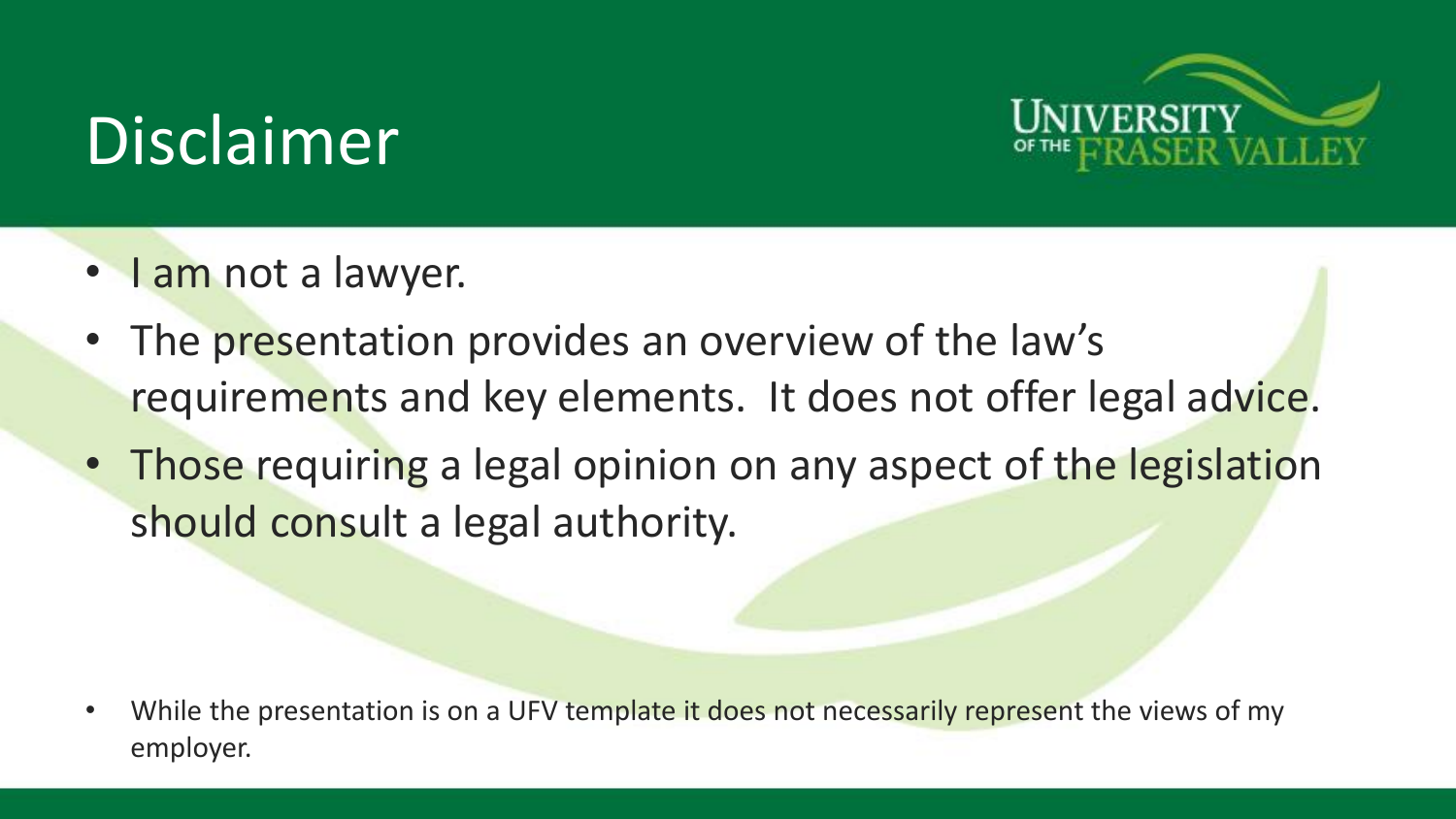## CASL Background



- Federal legislation which came into effect on July 1, 2014
- The primary purpose of CASL is to control **spam**
	- Spam is very broadly defined
	- Additional aspects dealing with unsolicited installation of computer programs & altering data
- Commercial electronic messages (CEMs) require consent, unsubscribe, and identification in a very formal way
- Post-Secondary Education is not excluded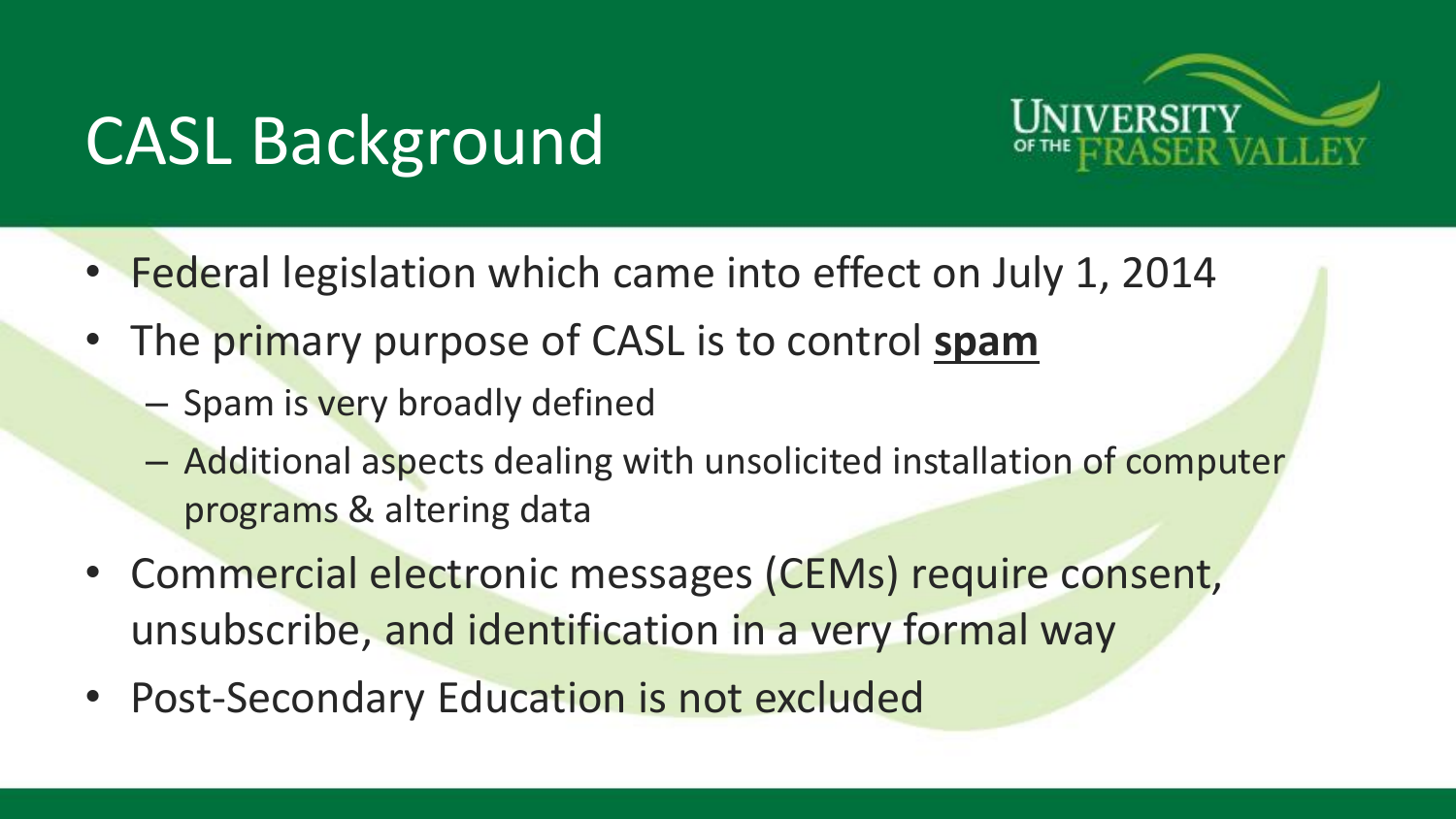

## CASL Background

- Is separate and different from FIPPA
- Currently complaint based enforcement
- Private Right of Action was to begin in July 2017 but has been suspended pending a review of the legislation
- CASL allows for large financial penalties
- Have been several decisions where significant monetary penalties have been levied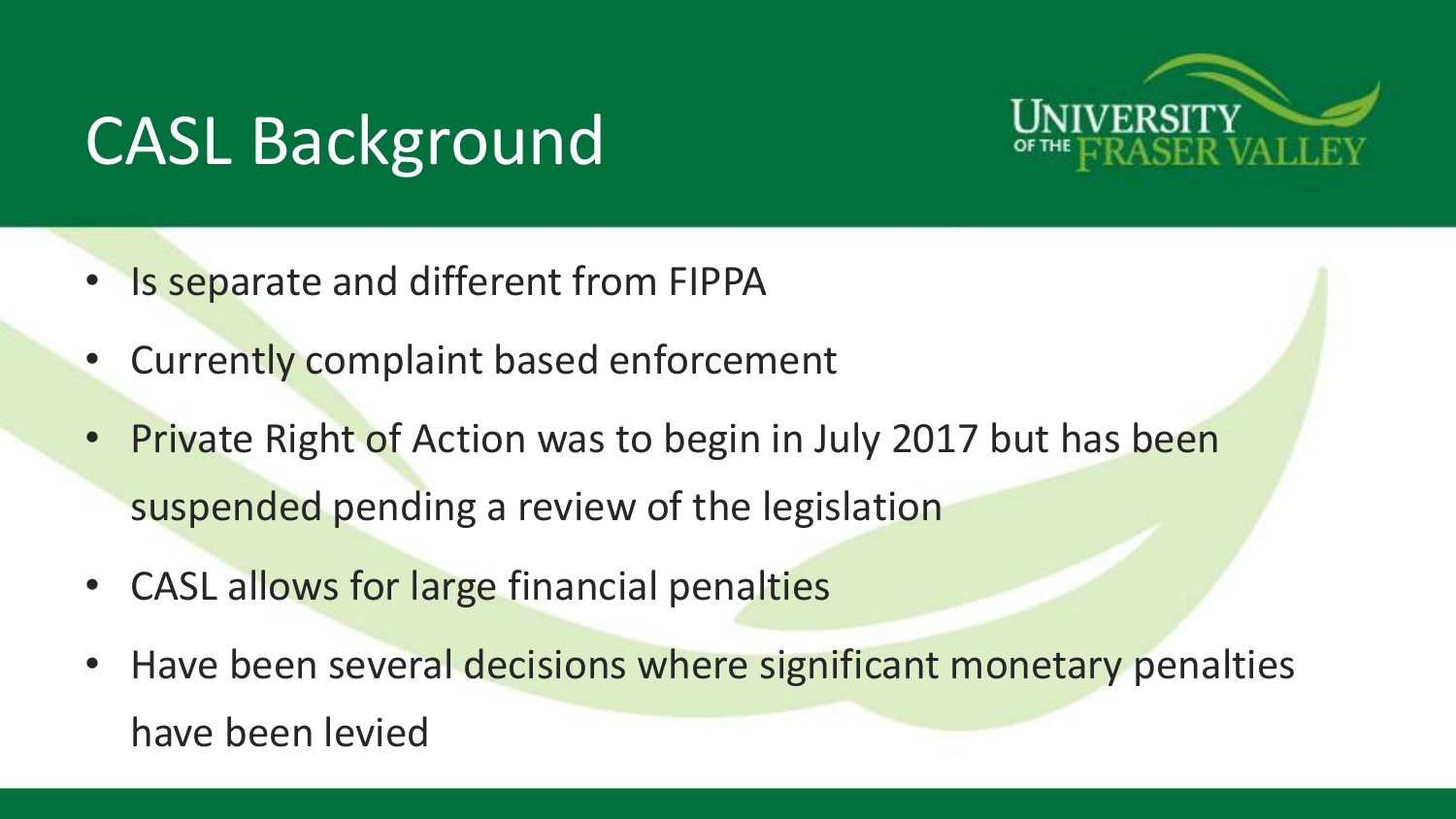## CASL Background



- W. Rapanos \$15,000 lack of consent, lack of specified elements and not working unsubscribe (March 2017)
- Blackstone Learning \$50,000, lack of consent (Oct 2016)
- Compu-finder \$1,100,000, lack of consent, and not working unsubscribe
- Rogers Media \$200,000
- Porter Airlines, \$150,000
- Plenty Of Fish, \$48,000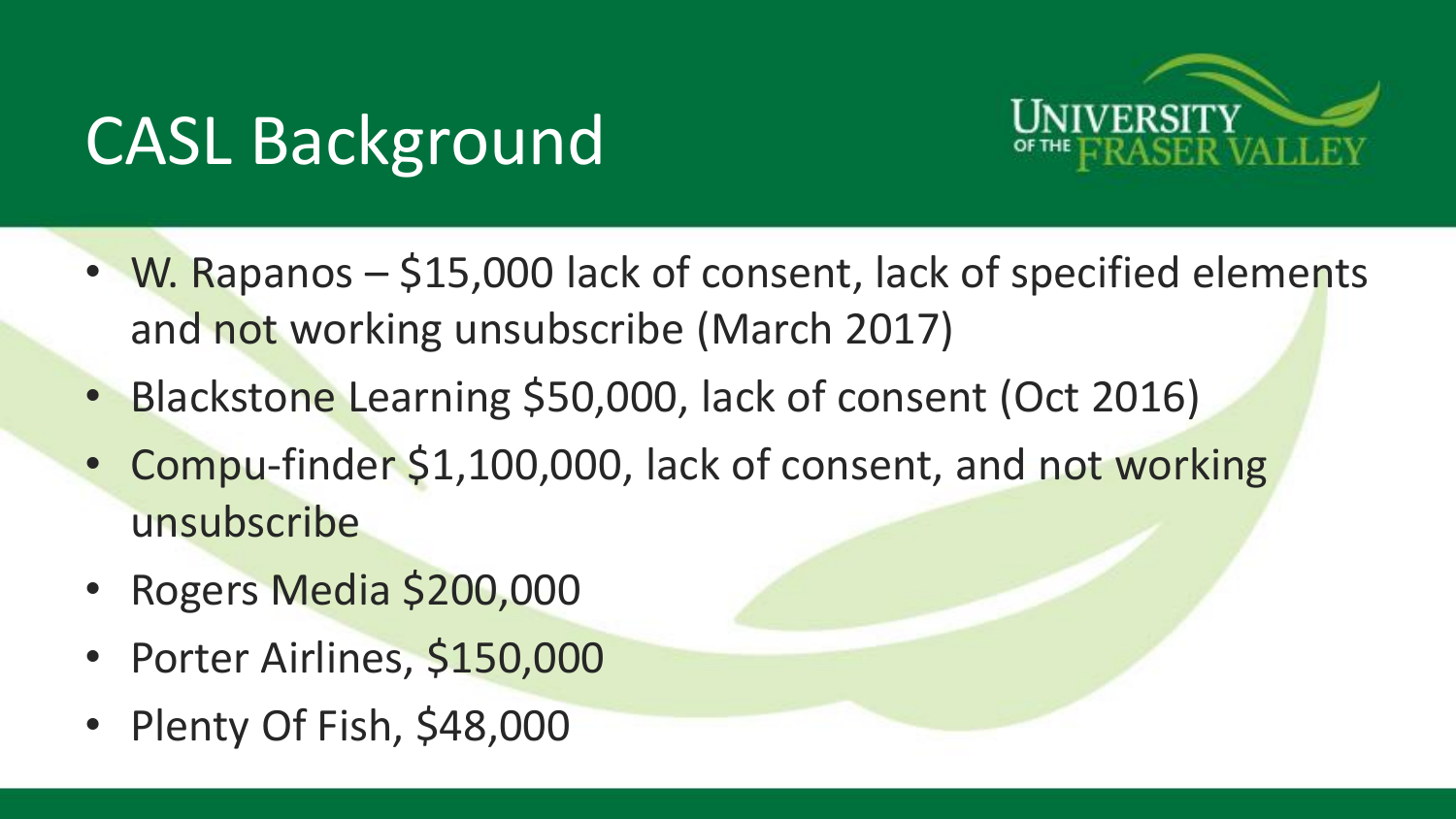## What is a Commercial Electronic Message?



- Email, text message, instant message
- Direct message using Twitter, Facebook, Linkedin
- Encourages participation in a commercial activity

– i.e. offering, advertising, promoting a product, a service or a person

• Links in the message to a commercial website may make a seemingly non-commercial email commercial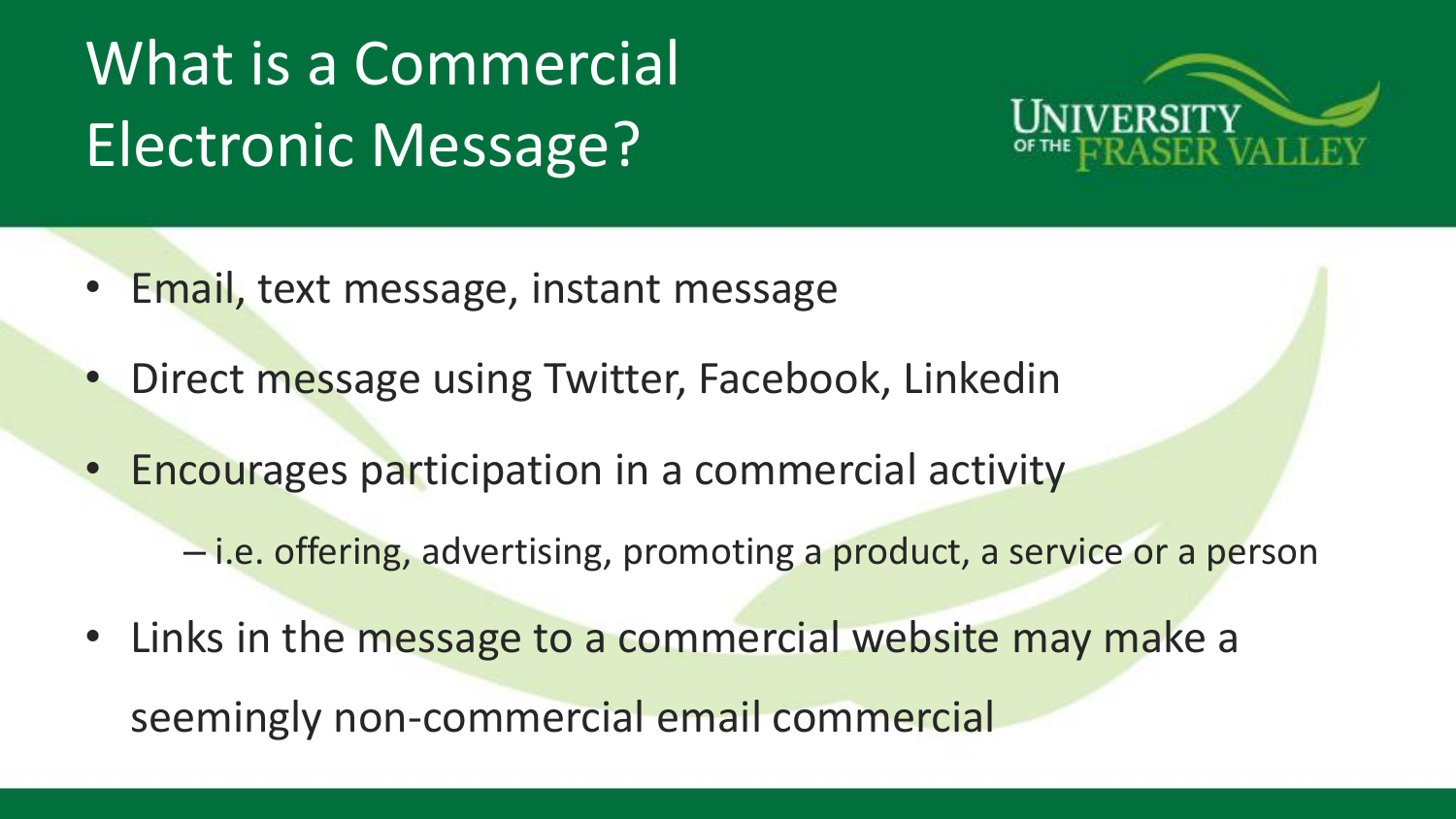# What is a Commercial Electronic Message?



- CASL only applies to electronic messages that are "Commercial Electronic Messages" ("CEMs")
- "commercial activity" is essentially defined as "any particular transaction, act or conduct or any regular course of conduct that is of a commercial character, whether or not the person who carries it out does so in the expectation of profit".
- Examples provided in CASL include: purchasing, selling, bartering or leasing products, goods or services, or land; providing a business, investment or gaming opportunity; OR advertising or promoting any of these activities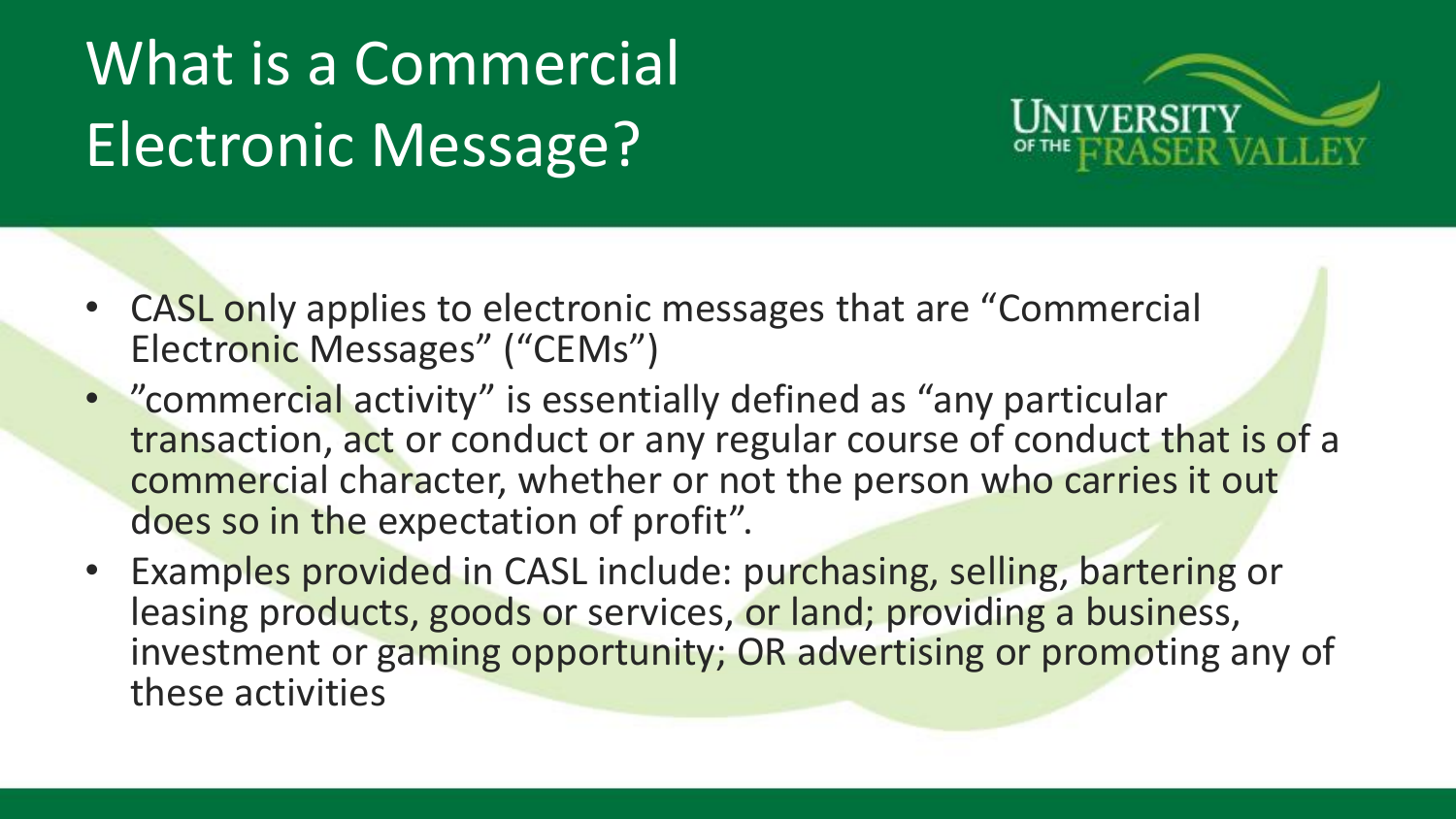What is a Commercial Electronic Message?



• To determine if a message is commercial, consider the content of the message, the hyperlinks in the message and content they point to and consider whether it is reasonable to conclude the purpose of the message, or one of its purposes, is to encourage participation in commercial activity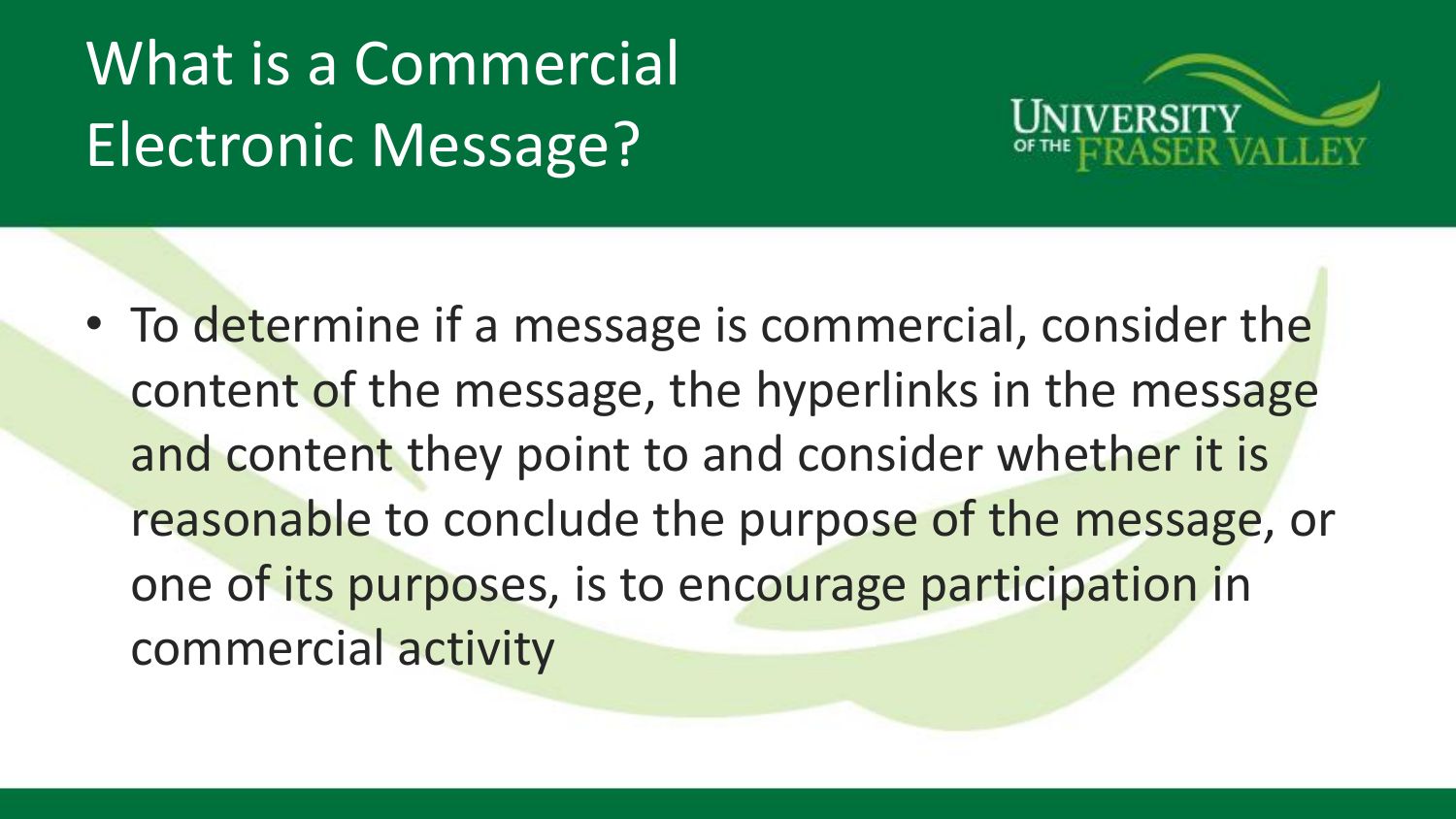## The Good News

- Many institutions have adopted a relatively consistent interpretation of core activities that support the educational mission.
- Messages regarding the core activities of the institution are NOT commercial electronic messages (CEMs) - CASL legislation does not apply.
- Core activities of the Institution:
	- Are activities that are central to the mandate and responsibilities of the school
	- Include, but are not limited to, student and staff recruitment, applications, admissions, administrative actions, communication on teaching, learning, scholarship and research, academic communication between faculty and students, continuing education
	- Are not activities of other organizations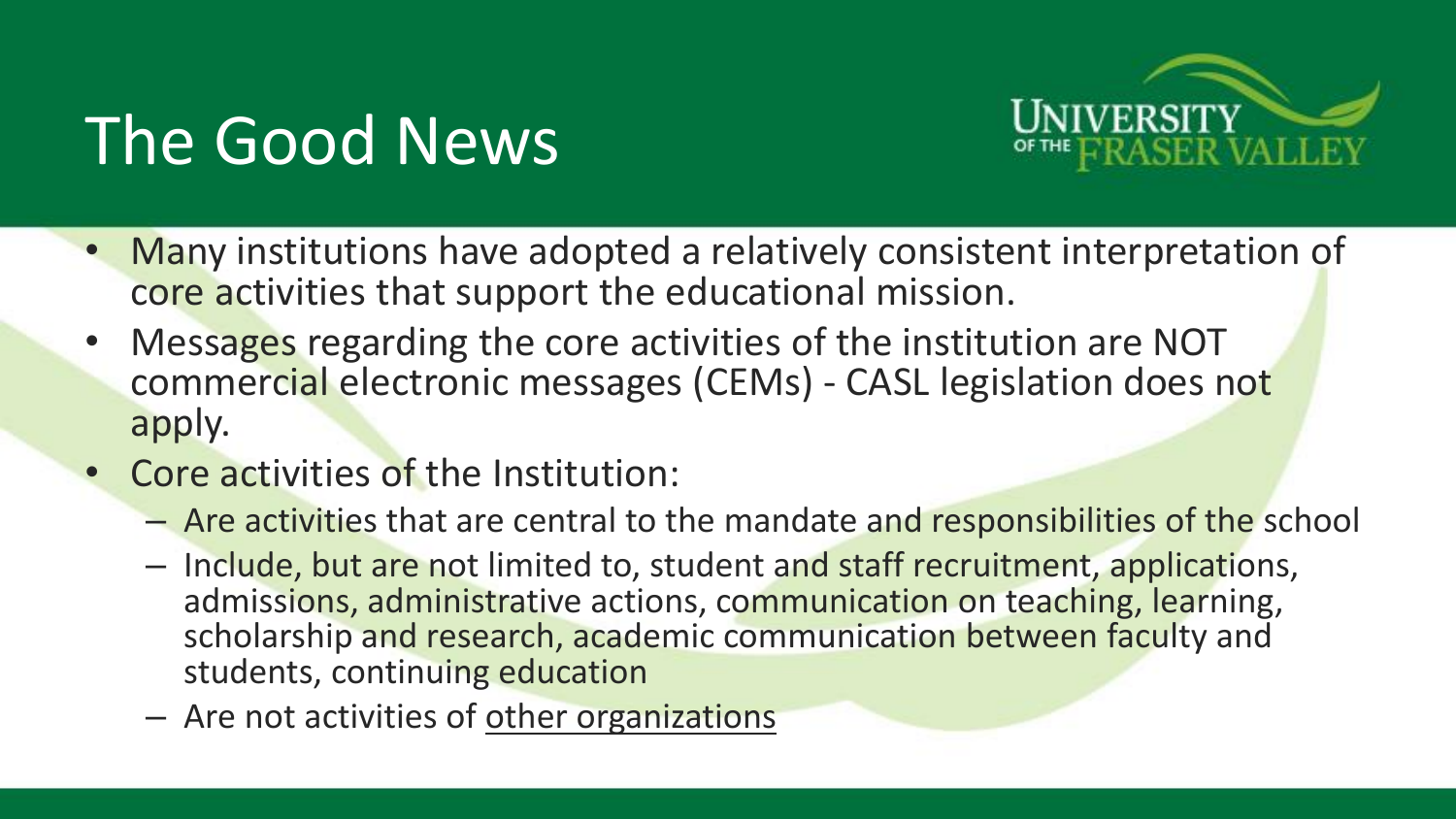## The Bad News



- Many institutions are not really paying attention to the messages that are sent
- Some, while taking an institutional position, have delegated responsibility to the individual department
- At some point one of us is going to be tested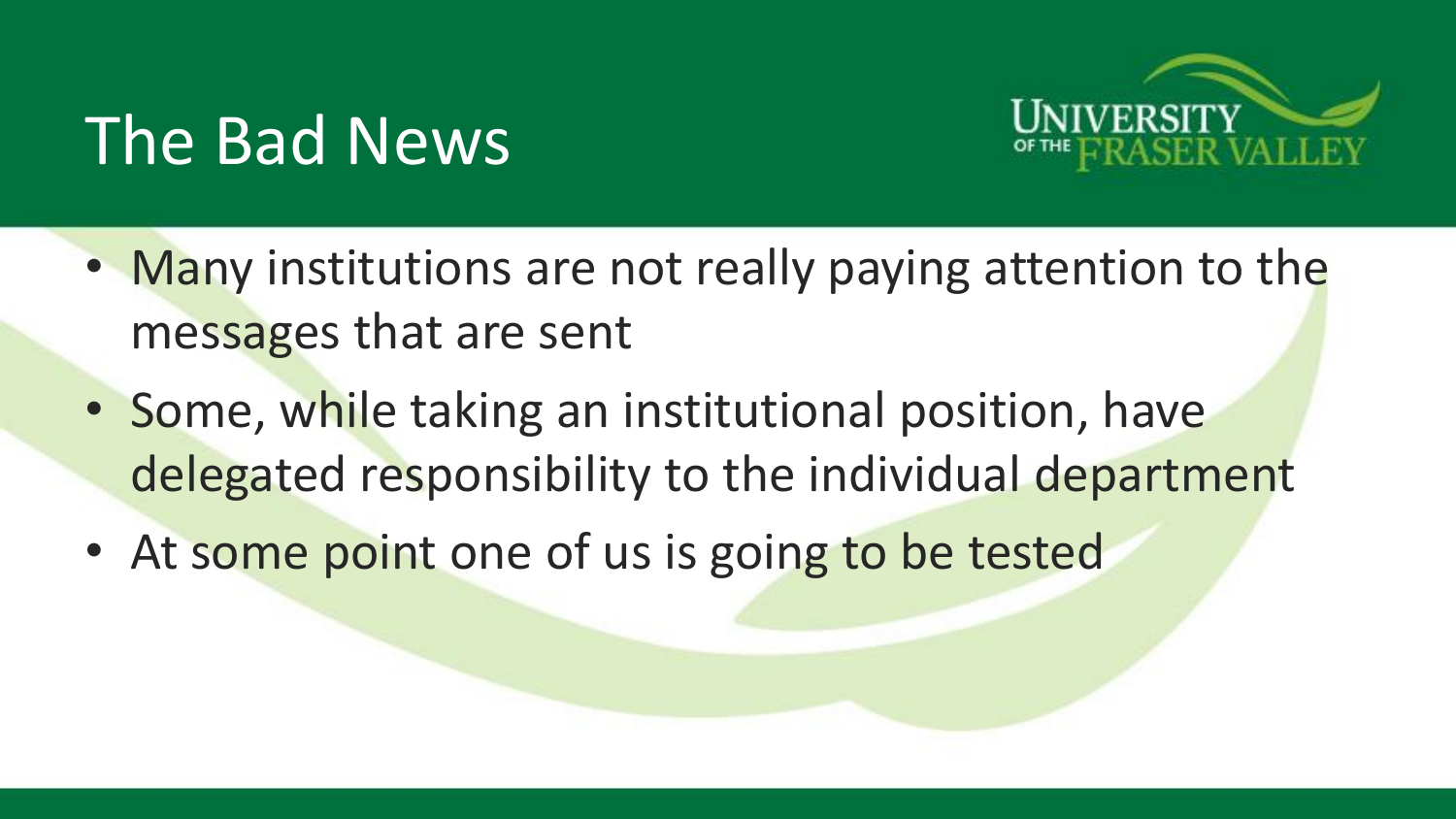

#### Core vs Non-Core Activities

#### **CORE**

- Promoting events that relate to your activities; athletic events, student concerts, conferences organized by your institution
- Your teaching, learning and research activities
- Recruiting faculty and staff to work at the institution

#### NON-CORE

- Promoting third party events, rental of conference and meeting facilities
- Promoting educational programs or events held on campus but organized by others
- Informing alumni about affinity partners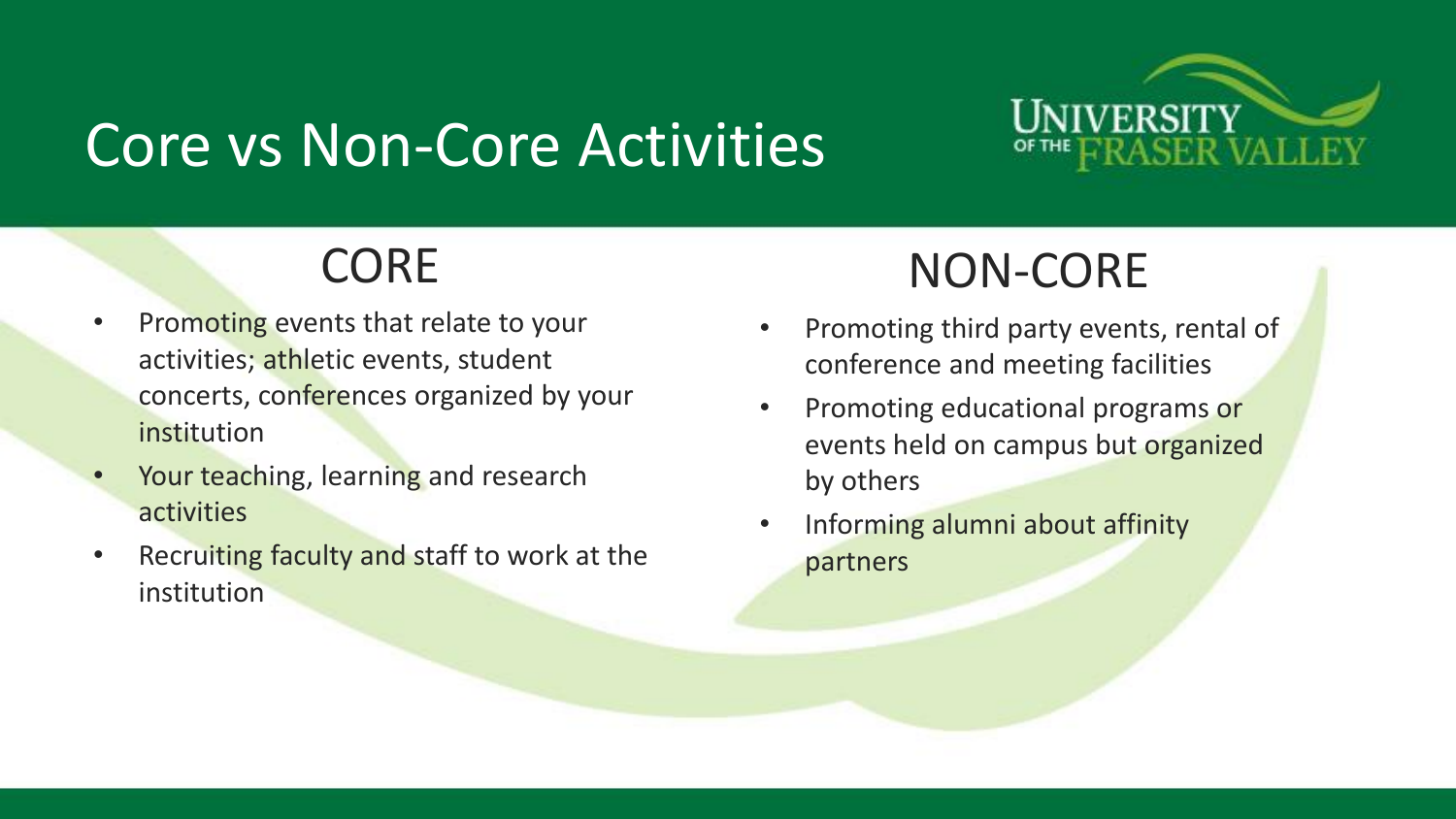## Pop Quiz



- Your bookstore wants to send a marketing email to students
- 1) Tell them about all the books and supplies they can get on campus.
- 2) Tell them about branded gear and coffee mugs

• Which one can they send?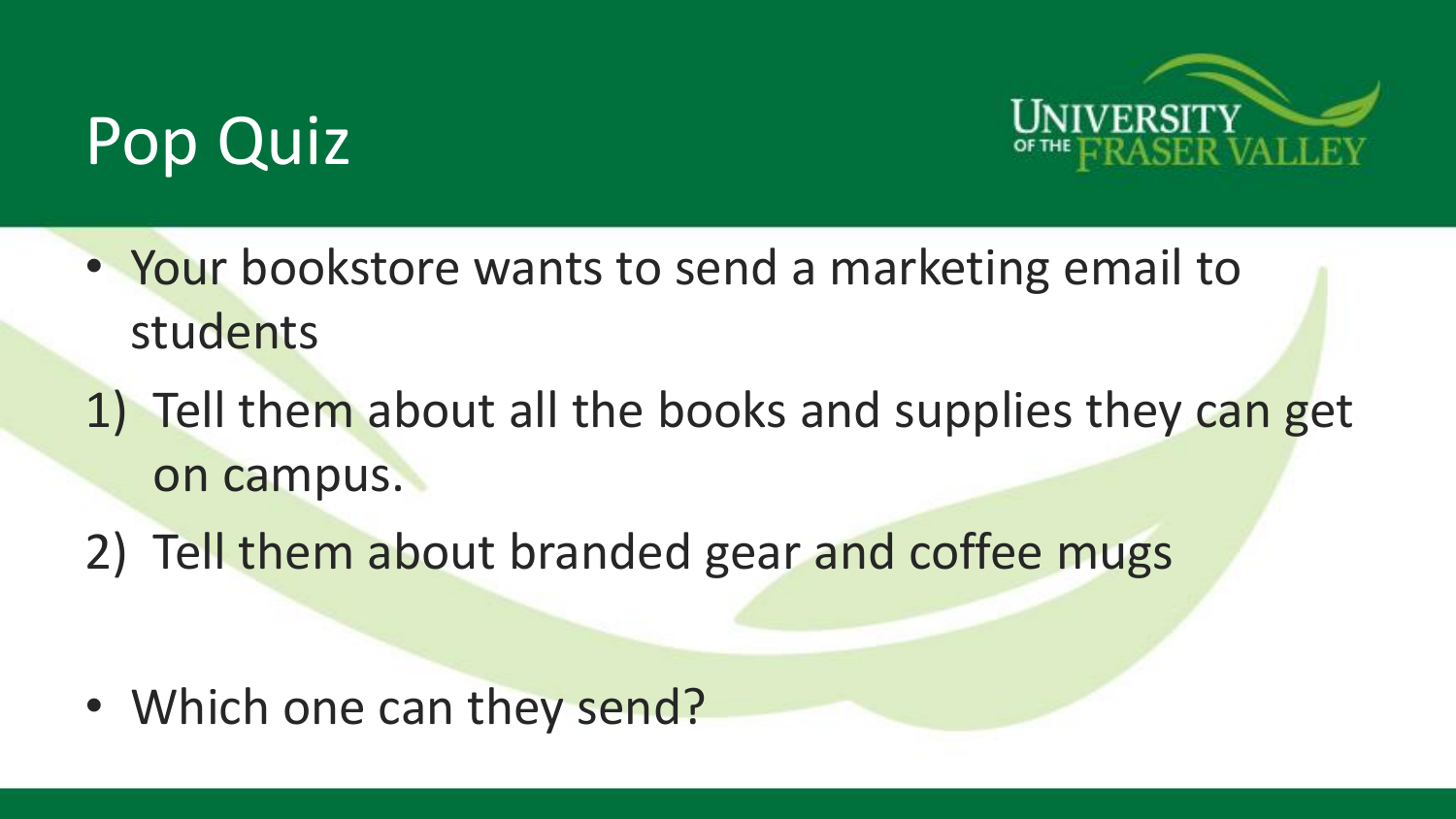

#### CASL Exclusions & Exemptions

- **A message is EXCLUDED if it is:**
	- within the institution & the message concerns institutional activities (aka The Core)
	- $-$  between institution and another organization if they have a relationship & the message concerns the activities of the organization to which it is sent
	- by or on behalf of institution for the primary purpose of fundraising
	- in response to an inquiry, request or complaint, or was otherwise solicited
	- to satisfy or provide notice of a legal obligation, or to enforce a legal right
	- to facilitate or complete a commercial transaction or warranty or safety information
	- following up on a third party referral (this applies to the first message only) and the referring party is appropriately referenced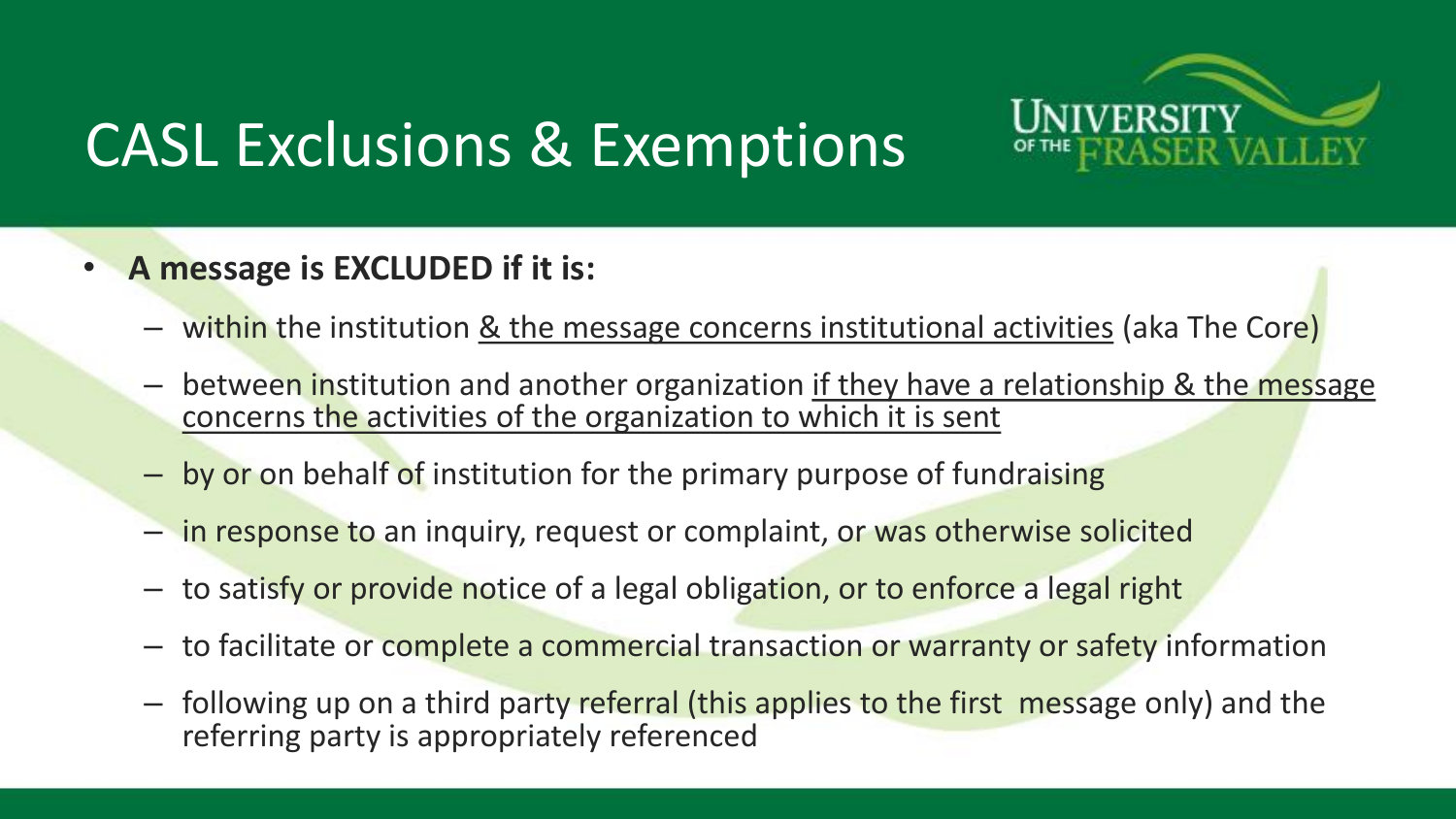

#### What Can You Do?

- Communicate with students on matters relating to their academic program, course selection, admission, academic administration and graduation
- Communicate about internal matters
- Collaborate electronically with colleagues inside and outside the institution
- Communicate about events that relate to your core activities (student events, conferences, workshops colloquiums organized by your institution, etc.)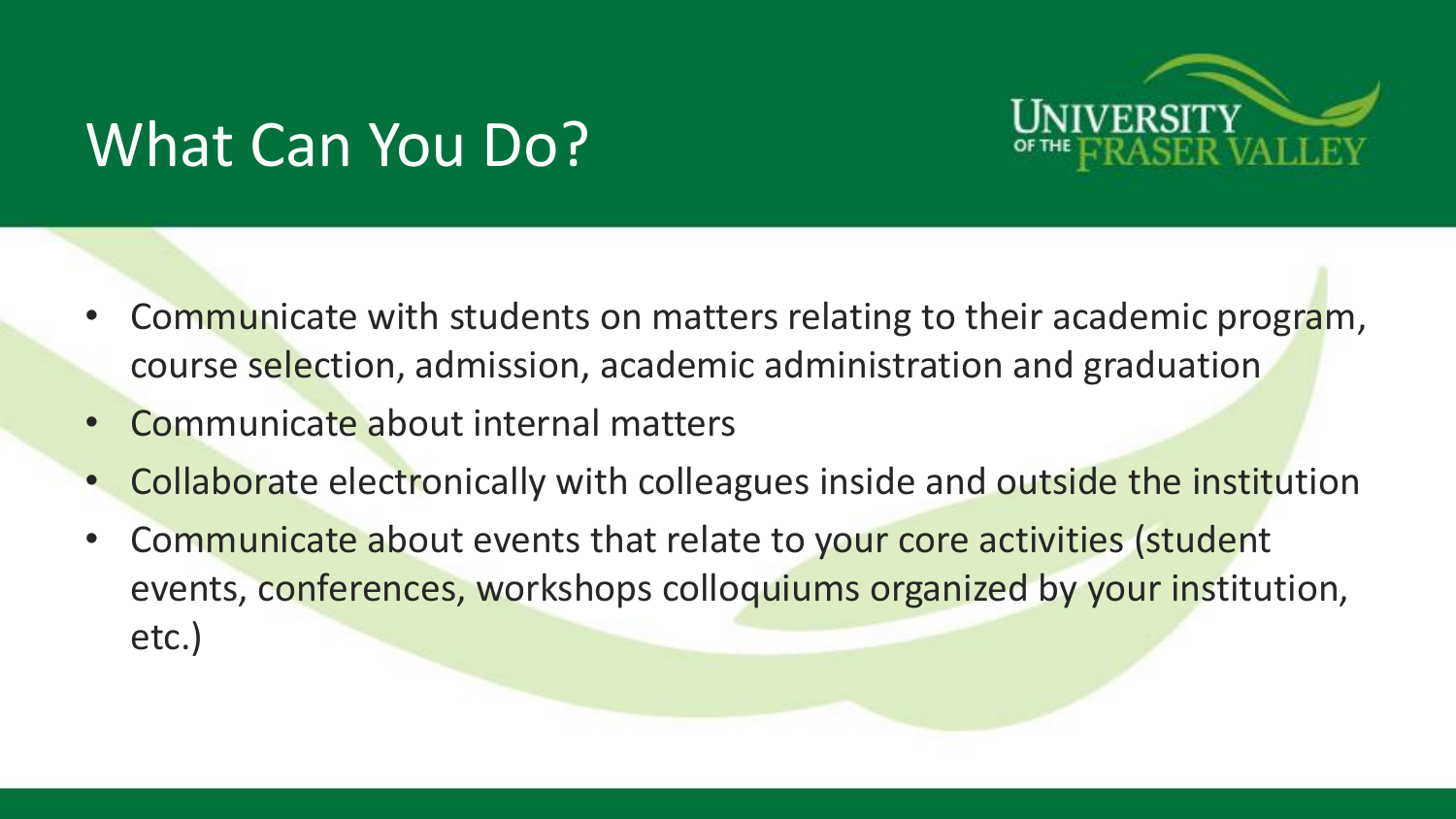# What Can't You Do? (Without Consent)



- Send students any commercial content through class lists of any kind
- Use departmental email distribution lists to sell cookies, coupon books etc.
- Combine core messages with non-core information
- Include links to external commercial websites
- Forward emails about third party activities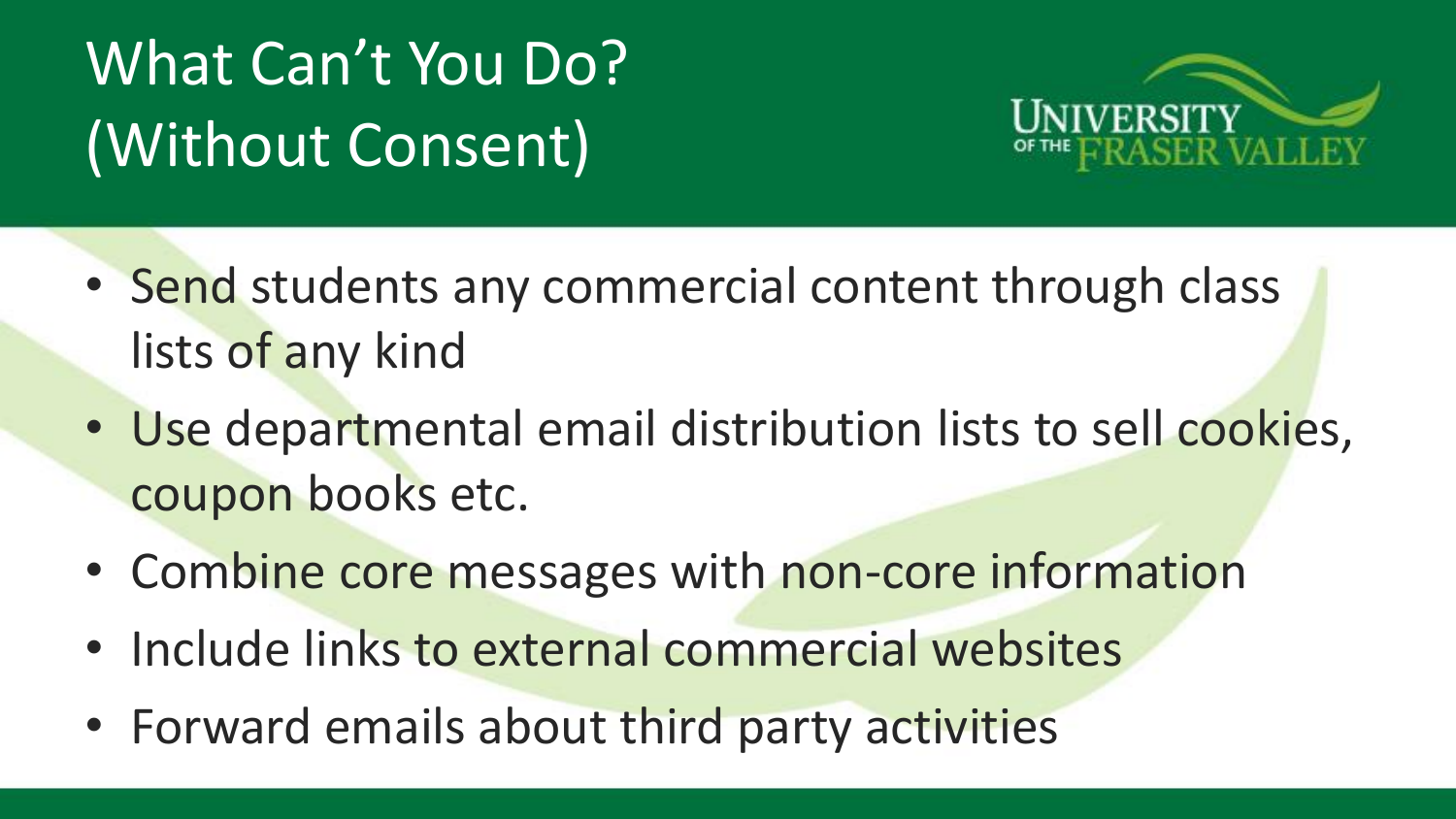

#### What CASL Requires

- 4 keys for CEMs
	- Recipient must provide consent to receive messages
	- Recipient must be provided with an easy way to stop receiving emails (or texts)
	- Sender must be clearly identified, including a mailing address and at least one other way of contacting them

– From, Subject line and body of message must not be misleading or deceptive e.g. Subject: **FREE TUITION** Body: "An important part of presenting your research is to acknowledge the sources you used. Plagiarism is defined as submitting or using the ideas, words, images, code, music, or other work of others as though it were your own."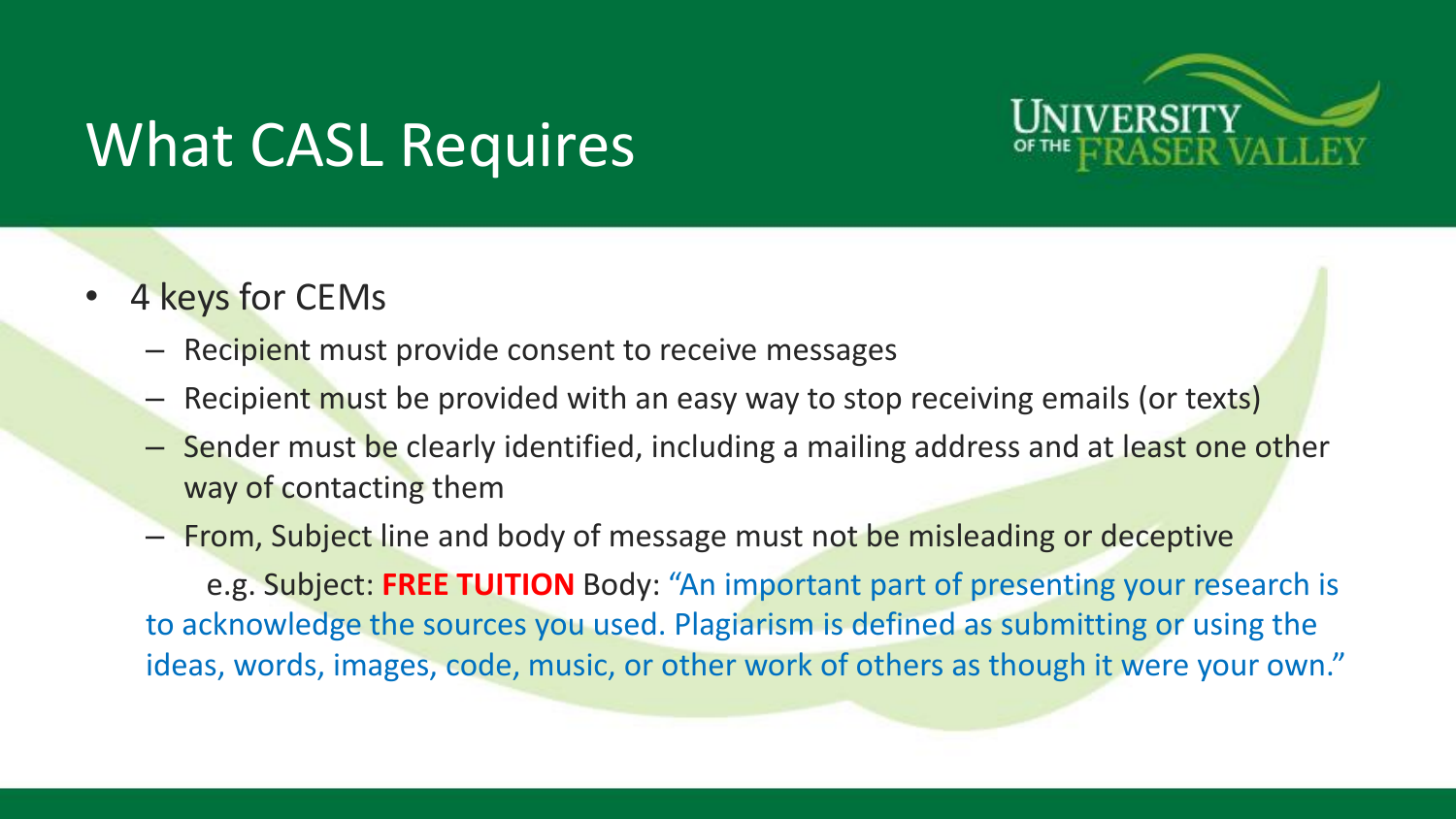

## Mixed Purpose Messages

- A mixed purpose message is a message about your core activities that also has messaging about non-core activities
- Messages with mixed purposes are considered to be commercial electronic messages and, therefore, need to be CASL compliant
- e.g. "The scholarship of teaching & learning colloquium is held the first Monday of each month at 11:30. Faculty sweatshirts will be available for sale at each meeting for \$39.95".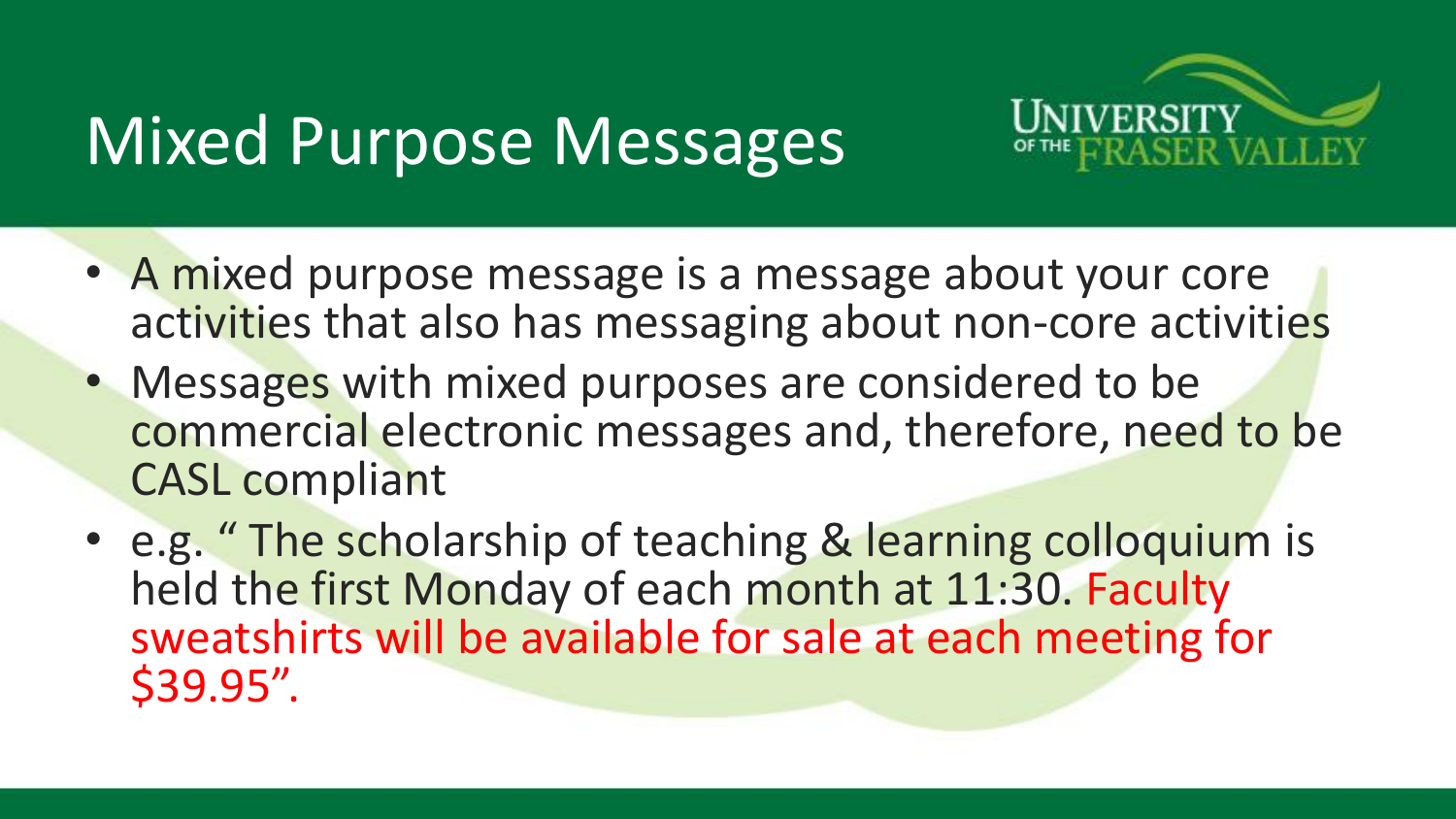

## CASL Express Consent

- **Best practice is to obtain express consent when an individual first signs-up for a** program, service, or activity
- Express consent should be captured electronically or paper
- Must be "opt-in" not "opt-out"

To obtain express consent, must inform the individual of:

- •The specific purpose for which consent is sought
- •The name of the person or department seeking consent
- •The mailing address of the person or dept, together with one of:
	- •Telephone number, email address or web address
	- •A statement stipulating the individual can withdraw their consent at any time and how
	- A privacy statement (which also has rules)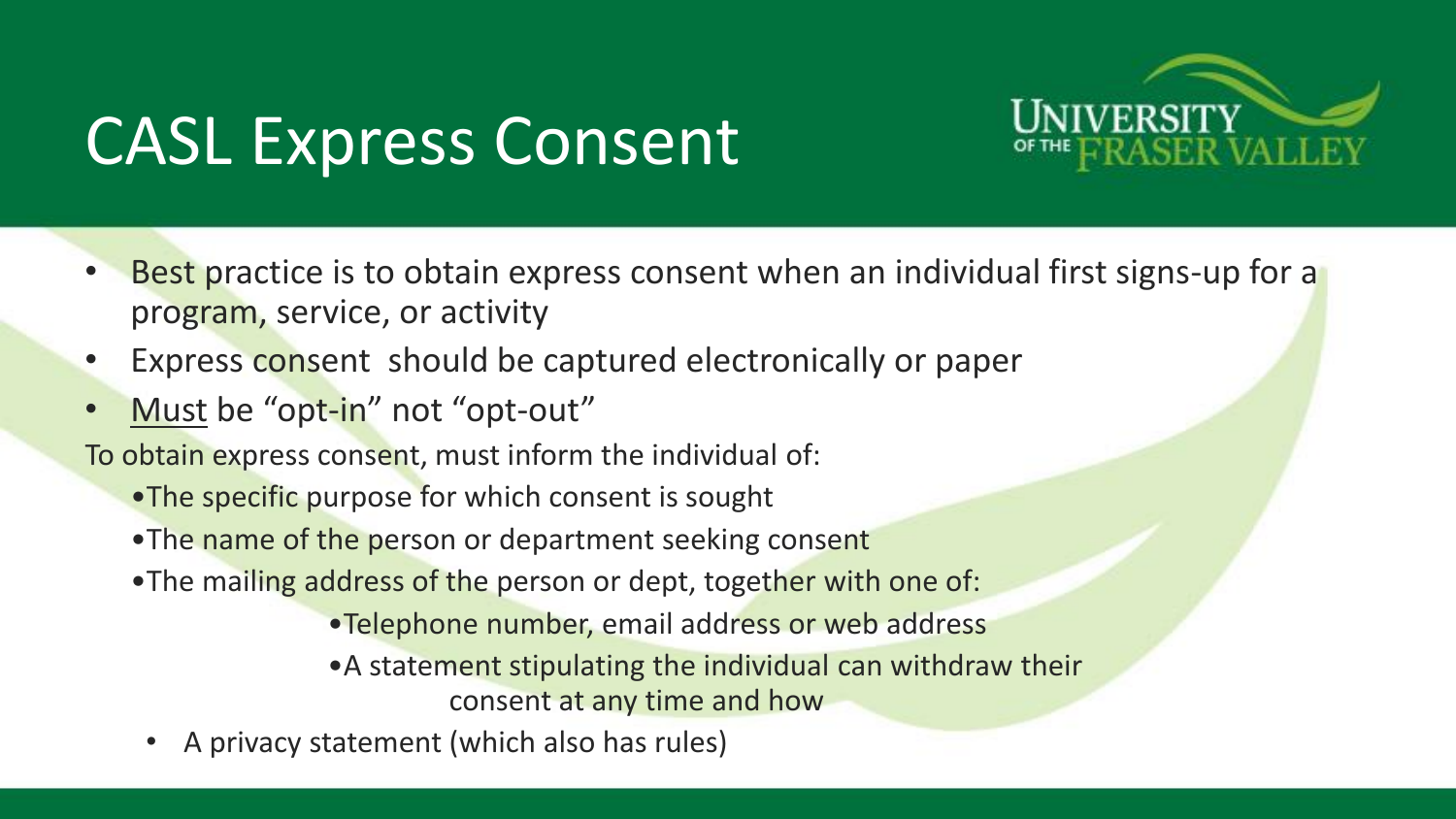

#### Bonus Quiz Question

- You have a photographer that takes a picture as your graduates cross the stage.
- You send a list of the graduands to your vendor in preparation for convocation, including email address 1) Can the vendor email the students to market the photo
- packages available?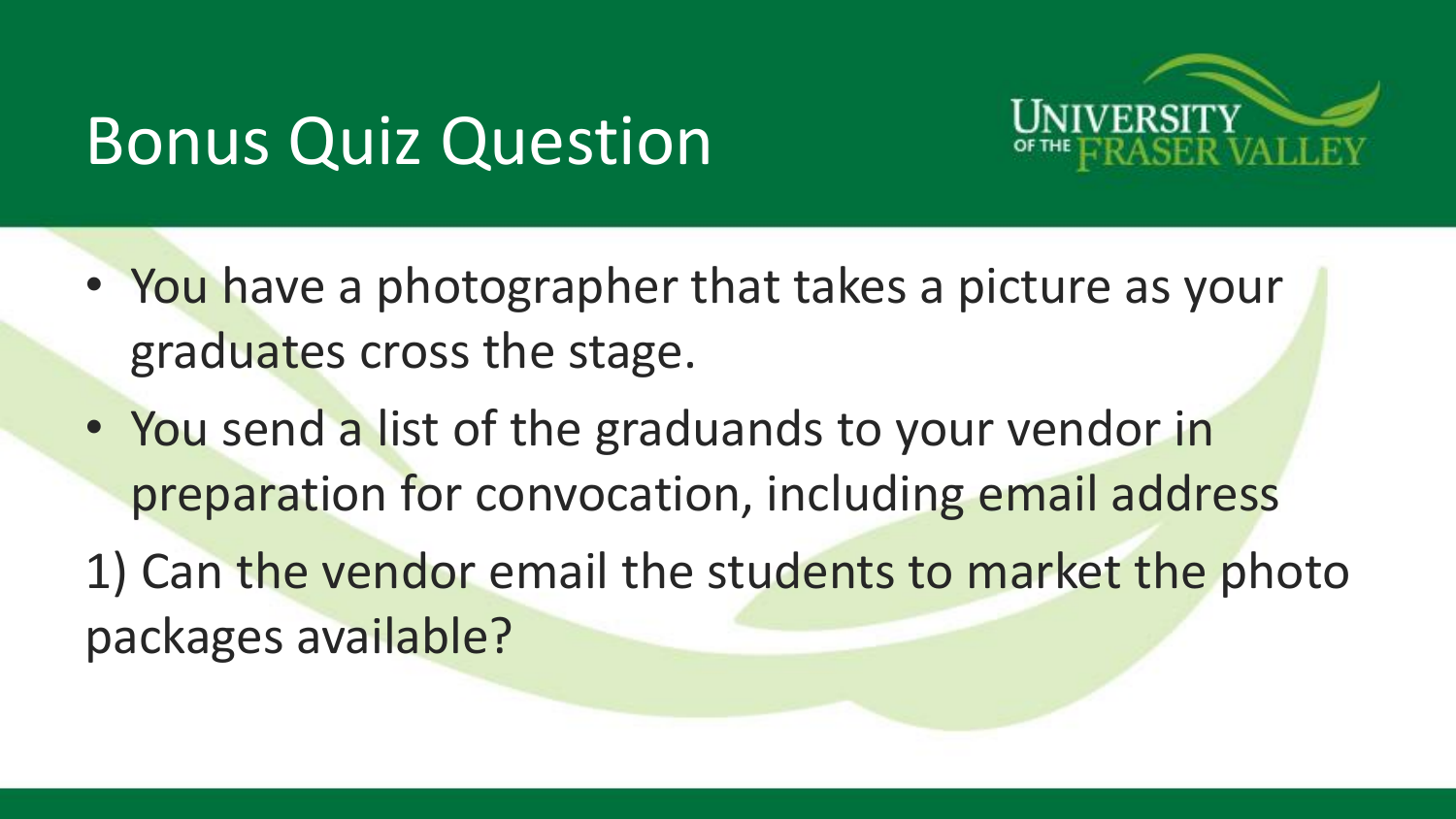# How to be CASL Compliant



- Identify a central area of responsibility
- Communicate your institutional position
- Reinforce that all non-excluded and commercial messages must be CASL Compliant
- Advise that most core, excluded and exempt messages should still have CASL compliant identification elements as a sound business practice
- Send an annual reminder to members of your community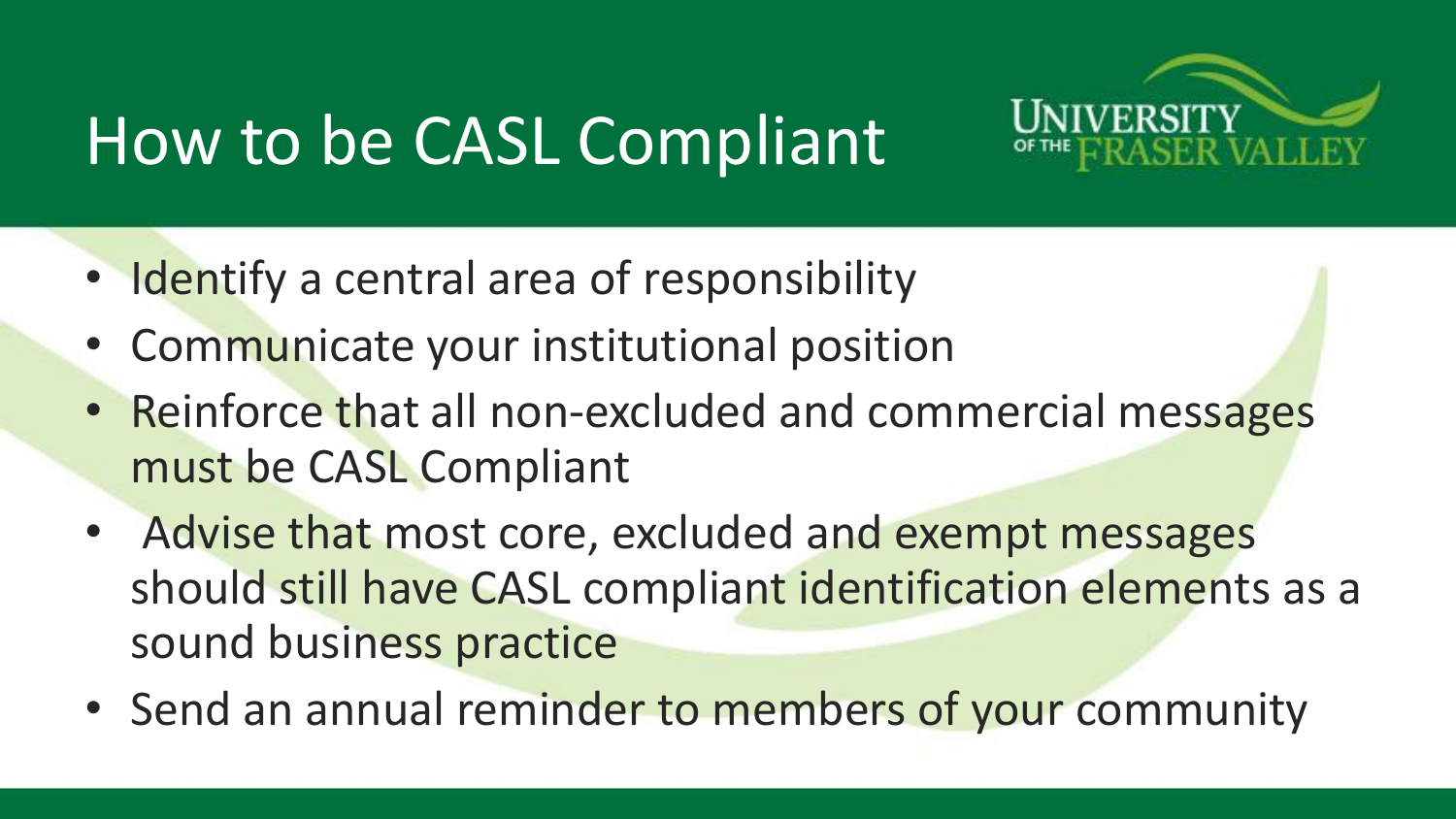#### **Summary**



- Almost business as usual
- Most of what we send is not a CEM
- Be aware of what constitutes a commercial electronic message
- Be respectful of your audience and include clear identification and contacts as part of all your emails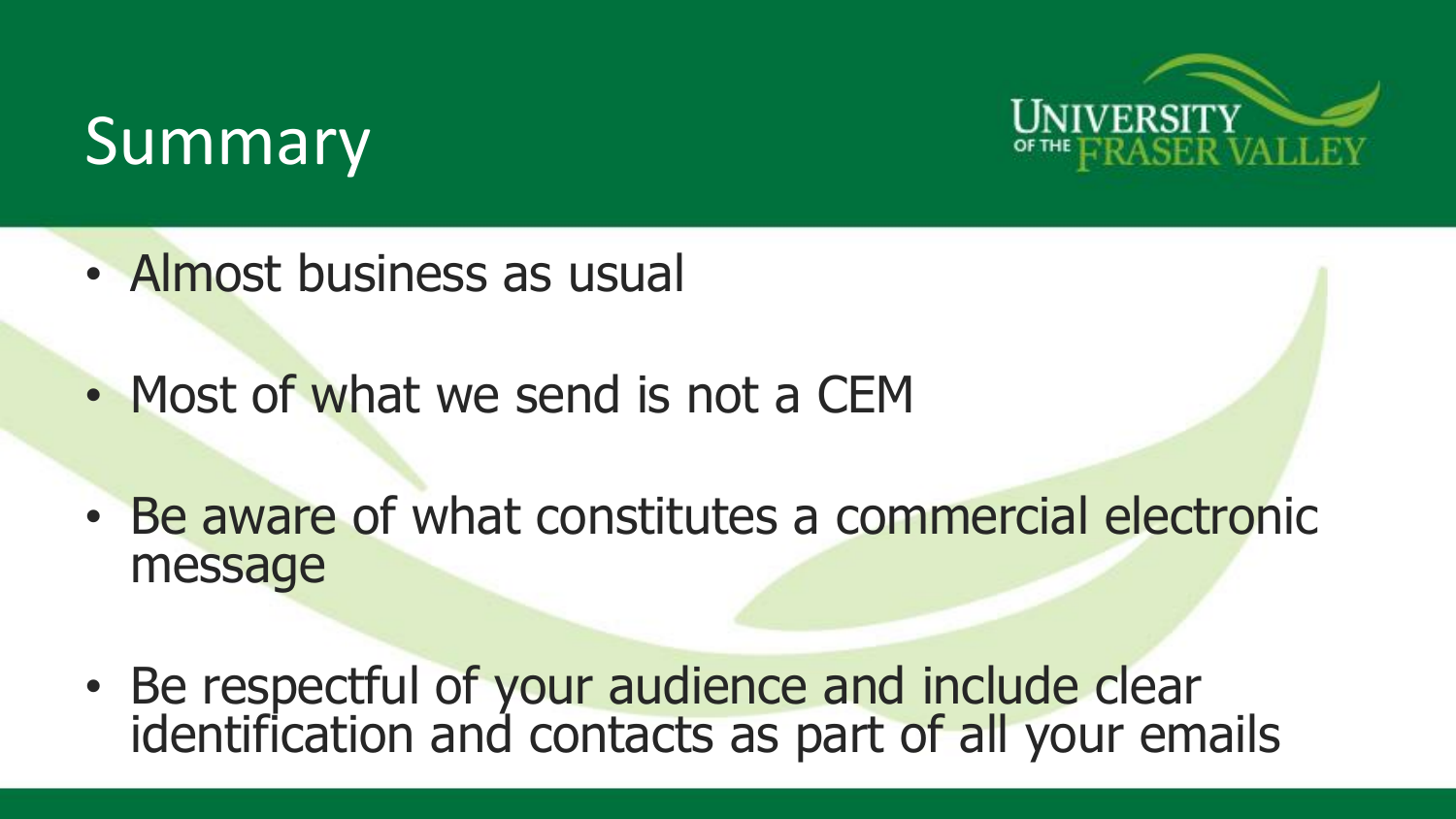#### **Resources**



- Look for your "Applying CASL to <your school> Activities"
- [Applying-CASL-to-UFV-Activities.pdf](http://www.ufv.ca/media/assets/canadian-anti-spam-legislation/Applying-CASL-to-UFV-Activities.pdf) (example)
- Federal Government website fightspam.gc.ca
- Barry Sookman CASL, the University Sector

http://www.barrysookman.com/2017/06/05/casl-the-university-sector-and-the-private-right-of-action/